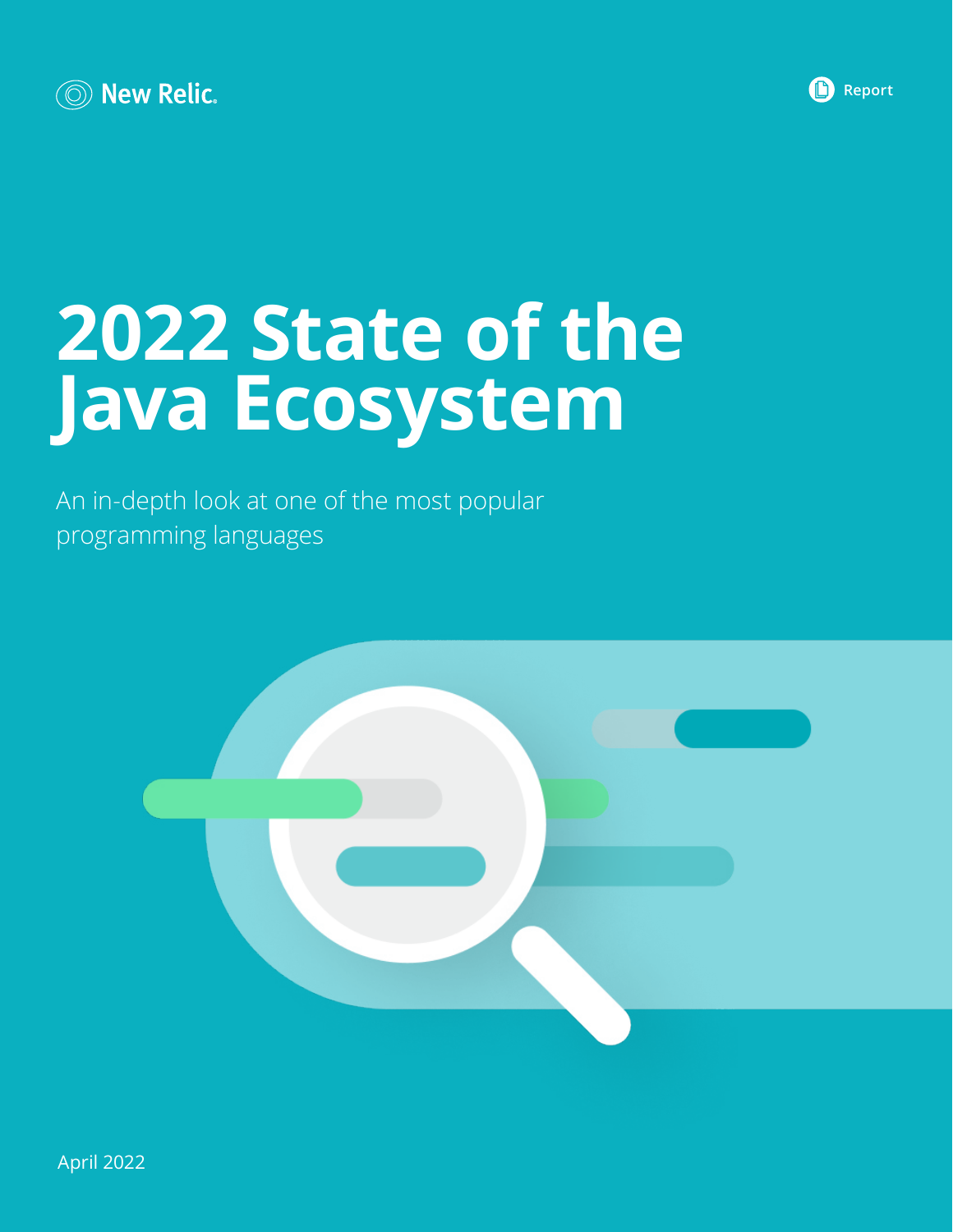

## **Contents**

| Overview                                        | 3              |
|-------------------------------------------------|----------------|
| Java 11 is the new standard                     | 3              |
| Java 14 most popular non-LTS version            | $\overline{4}$ |
| Oracle popularity shrinking, Amazon on the rise | 5              |
| Containers run everything around us             | 5              |
| <b>Compute settings in containers</b>           | 5              |
| <b>Memory settings in containers</b>            | 6              |
| Garbage in, garbage out                         | $\overline{7}$ |
| Methodology                                     | $\overline{7}$ |
| <b>About New Relic</b>                          | 8              |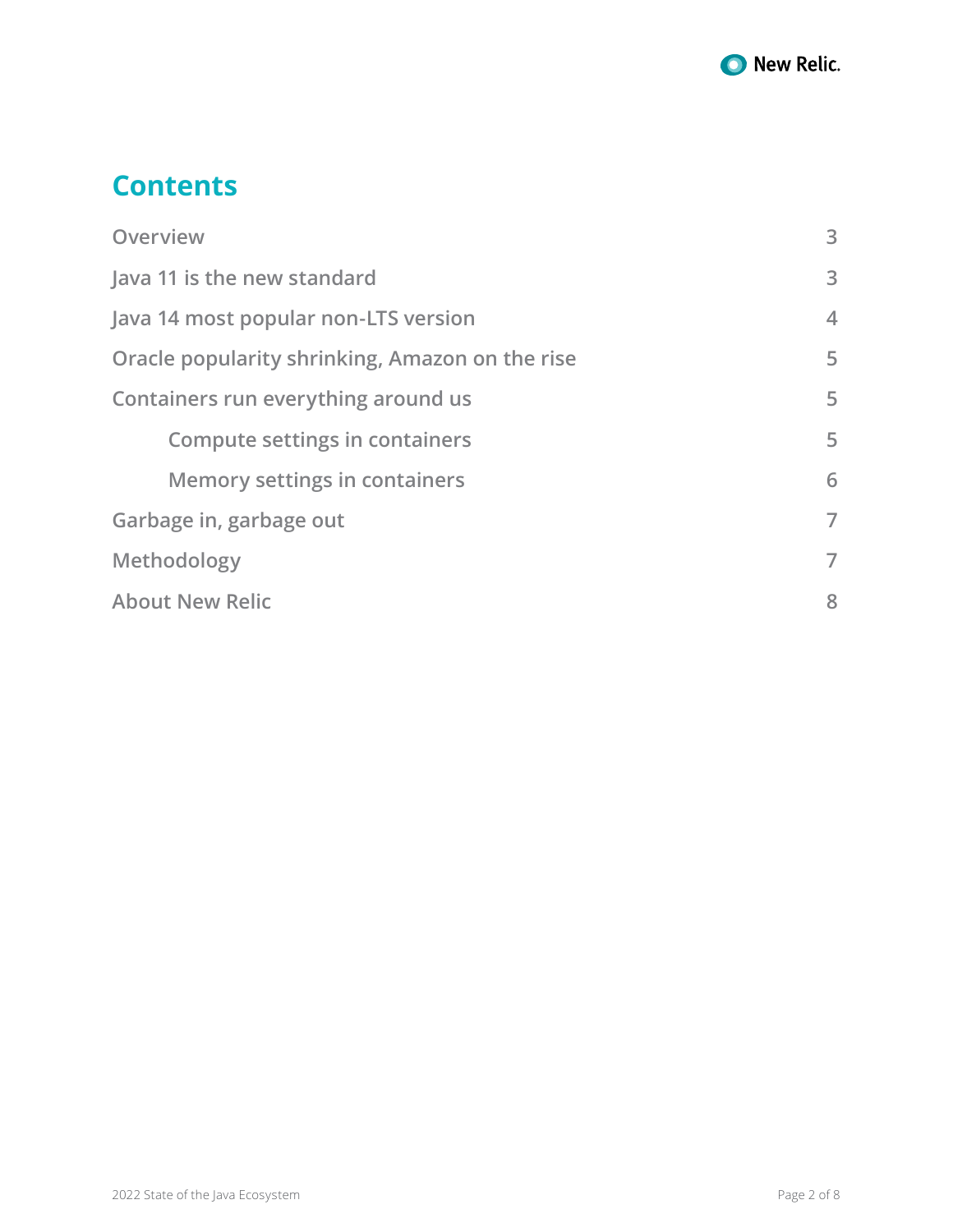

#### <span id="page-2-0"></span>**Overview**

The modern software industry is vast, and there's no shortage of programming languages to choose from. Java is incredibly popular with software developers—and it is used in almost every major industry and economic sector—because it is platform-independent and can move easily from one computer system to another, offers thousands of libraries, and is well supported.

In March 2020, New Relic published its first [State of Java Ecosystem Report](https://newrelic.com/blog/nerd-life/state-of-java) based on data gathered from millions of applications providing performance data. The recent release of Java 17—the first longterm support (LTS) release since Java 11—provides an opportunity to take a fresh look at that data. To create this report, New Relic anonymized and deliberately coarse-grained the appropriate data to give a general overview of the Java ecosystem. Any detailed information that could help attackers and other malicious parties was deliberately left out of the report.

The goal of this report is to provide context and insights into the state of the Java ecosystem today.

The following categories were examined:

- • [The most used version in production](#page-2-1)
- • [The most popular vendors](#page-4-1)
- • [The rise of containers](#page-4-2)
- [The most common heap size confi](#page-5-1)gurations
- • [The most used garbage collection algorithms](#page-6-1)

#### <span id="page-2-1"></span>**Java 11 is the new standard**

In 2020, the vast majority of applications remained on Java 8 (84.48%) even though Java 11 had been available for more than a year. Since then, the balance has shifted between these two LTS release versions. More than 48% of applications are now using Java 11 in production (up from 11.11% in 2020) with Java 8 a close second, capturing 46.45% of applications using the version in production.

Java 17 has not climbed the charts, but in the handful of months since its release, it has already surpassed the Java 6, Java 10, and Java 16 releases.

Support for Java 7 is ending in 2022, and yet 1.71% of applications are still using it in production. Meanwhile, Java 6 is no longer supported, but 0.27% of applications are using it. Most of the applications that are using Java 6 and Java 7 are legacy applications that have not been upgraded.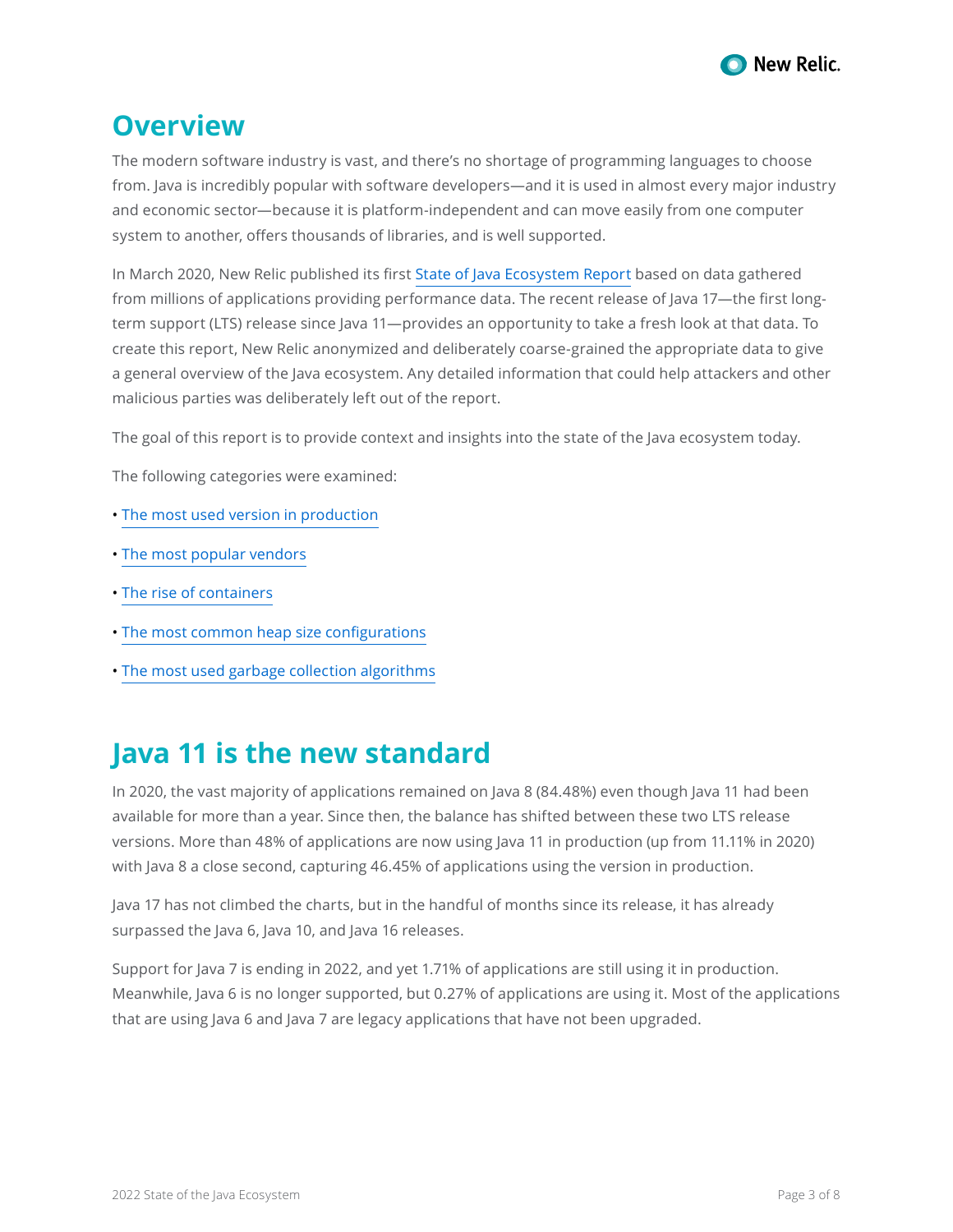

<span id="page-3-0"></span>

#### **Percent in use for each Java LTS version**

**Long-term support version** 

## **Java 14 is the most popular non-LTS version**

Starting with Java 9, the release pattern for the platform changed. Every six months a new version of Java was available, but these versions were only supported until the next release. The intent was to make new features available more often.

However, uptake for interim, non-LTS Java versions remains extremely low when compared to LTS versions in production with only 2.7% of applications using non-LTS Java versions. While some vendors such as Azul Systems ship patches on some non-LTS versions, most vendors don't. This likely explains the reluctance to upgrade. Out of the non-LTS Java versions in use, Java 14 is the most popular with Java 10 and Java 16 tied for the least popular.



#### **Percent in use for each Java non-LTS version**

Non-long-term support version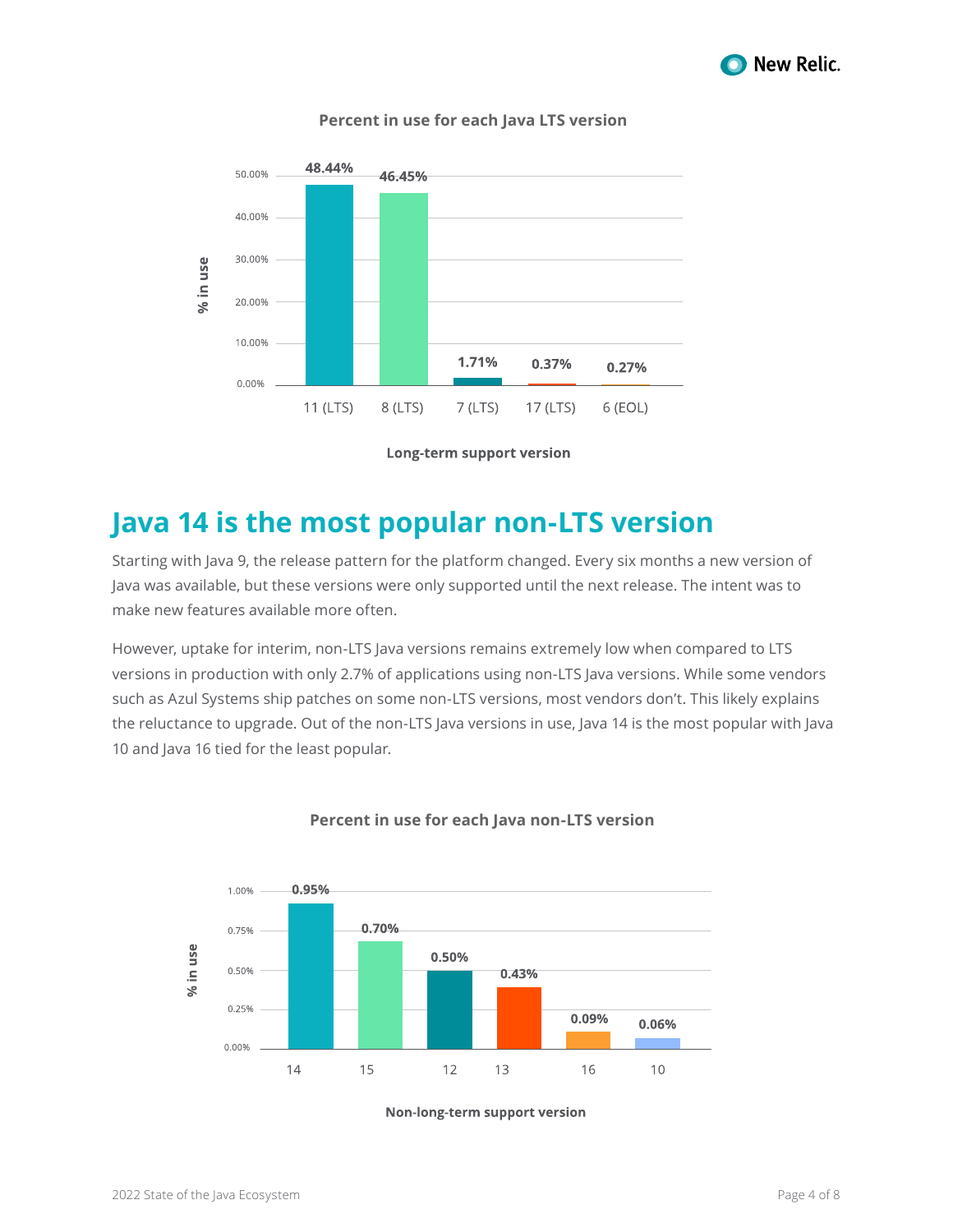

## <span id="page-4-1"></span><span id="page-4-0"></span>**Oracle popularity is shrinking, Amazon is on the rise**

Recent years have seen changes in the source of Java Developer Kit (JDK) distributions in use. Where many developers used to get their JDK from Oracle, the open-sourcing of Java in the OpenJDK project has yielded a wealth of options.

The following table shows movement away from Oracle binaries after their more restrictive licensing of their JDK 11 distribution (before their return to a more open stance with Java 17). In 2020, Oracle was the most popular vendor, comprising roughly 75% of the Java market. While they retain the top spot, their share is half what it was. Amazon has climbed dramatically to 22% of the market (up from 2.18% in 2020).



#### **Percent of JDK distributions in use by vendor**

Since November 2021, we've also observed an interesting shift in these numbers beyond the general movement away from Oracle. Prior to the release of Java 17, Eclipse Adoptium and Amazon were in almost identical opposite spots in this list.

## <span id="page-4-2"></span>**Containers run everything around us**

Containerizing applications have become extremely mainstream, and the New Relic Java application data bears out this trend. More than 70% of Java applications reporting to New Relic do so from a container.

#### **Compute settings in containers**

Containers impact how people allocate compute and memory resources. For example, the New Relic data shows a much higher percentage of applications running with fewer than four cores when in containers.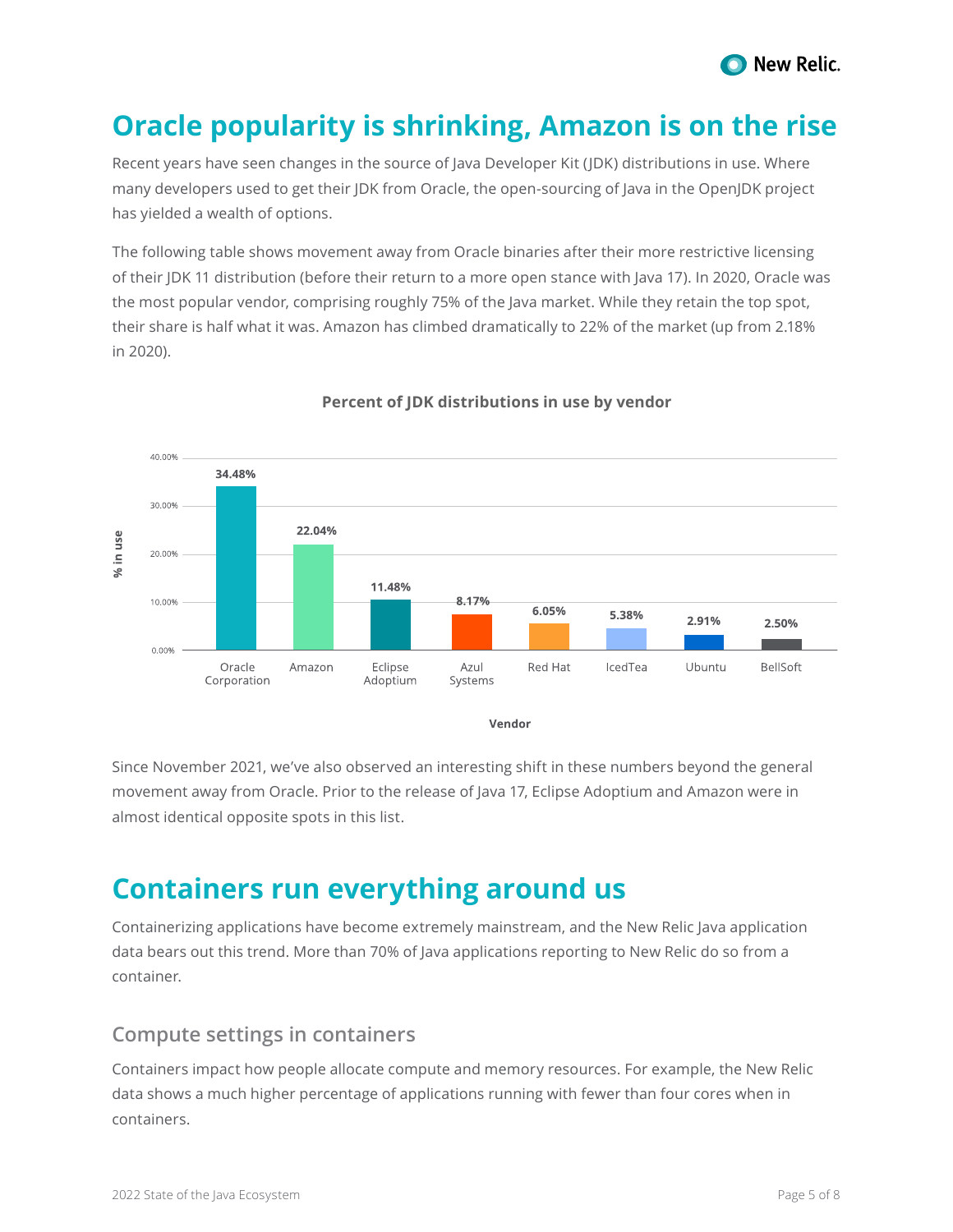

<span id="page-5-0"></span>

#### **Percent of apps running in and outside containers by number of cores**

The drive to run smaller makes a lot of sense in cloud environments where people are often deploying containers. But this trend can pose unexpected issues for some applications. In particular, many of the concurrent benefits from the default G1 garbage collector on recent Java virtual machines (JVMs) vanish when running with fewer than two cores. All those single-core instances may as well be using the serial collector—and paying the performance cost of that—but many probably don't even know it.

#### <span id="page-5-1"></span>**Memory settings in containers**

Similar trends surface when comparing memory settings, with a tendency towards smaller instances in containers. The New Relic data shows only about 80% of containerized applications explicitly request an upper bound on JVM memory through either the -Xmx or -XX:MaxRAMPercentage flags. Container awareness features in the JVM, since version 9, mean this probably isn't a safety issue for these applications like it used to be, as long as the JVM is the only process running in each container.



#### **Percent of memory settings heap size running in and outside containers**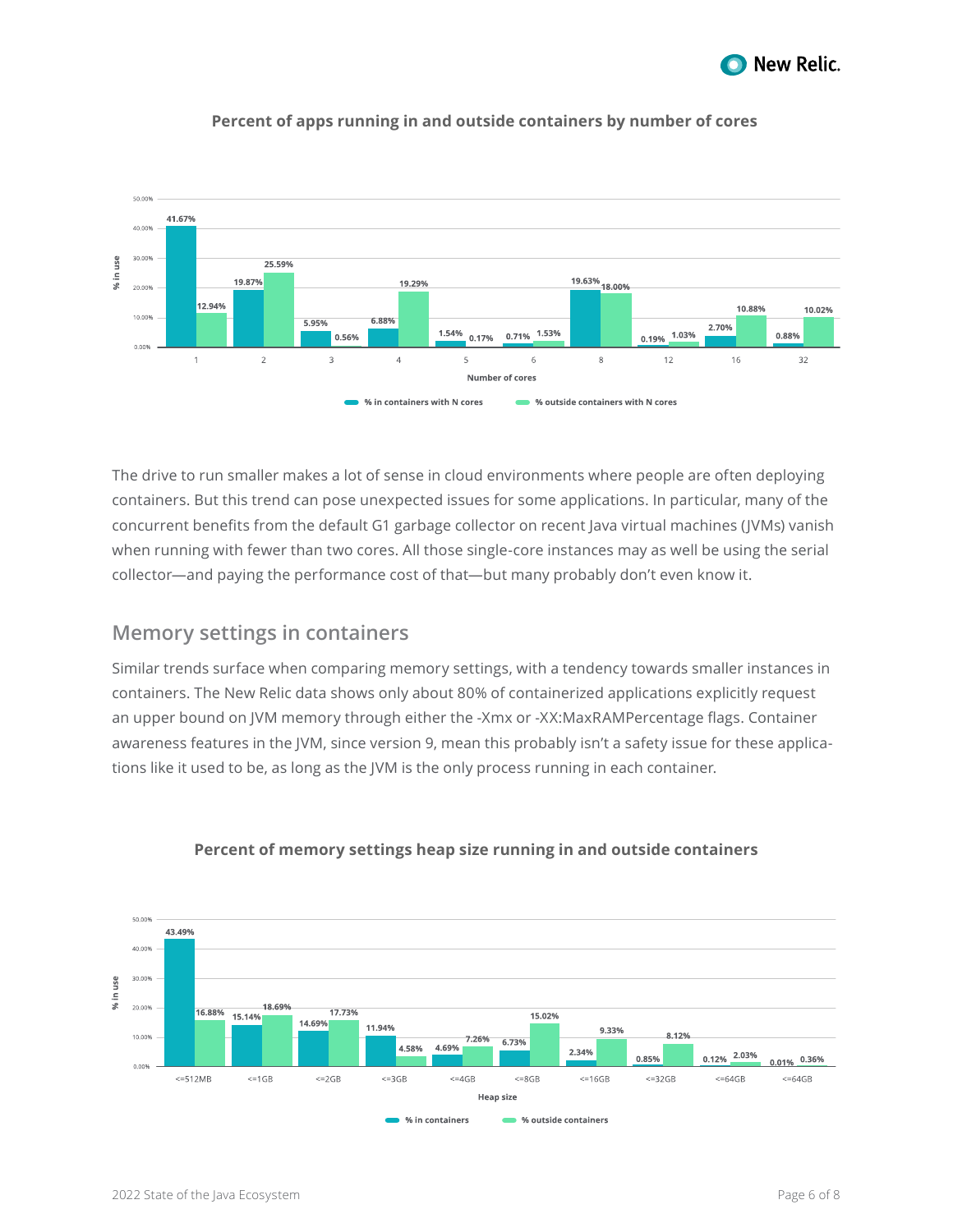

## <span id="page-6-1"></span><span id="page-6-0"></span>**Garbage in, garbage out**

Given its central role in JVM performance, garbage collection (GC) remains a topic of much discussion in the community. New Relic data shows distinct changes to garbage collector usage after Java 8. This isn't surprising given the updated defaults and greater performance available with the G1 collector on Java 11 and later.



**Percent of GC algorithms in use by Java 10 or earlier vs Java 11 or later**

G1 is the clear favorite for those who've left Java 8 behind. Other experimental collectors that have appeared post-Java 8 (ZGC and Shenandoah) still show small usage in production systems, but that's to be expected since neither reached production-ready status until recently.

# **Methodology**

The data for this report was drawn entirely from applications reporting to New Relic in January 2022 and does not provide a global picture of Java usage. New Relic anonymized and deliberately coarse-grained the appropriate data to give general overviews of the Java ecosystem. Any detailed information that could help attackers and other malicious parties was deliberately left out of the report.